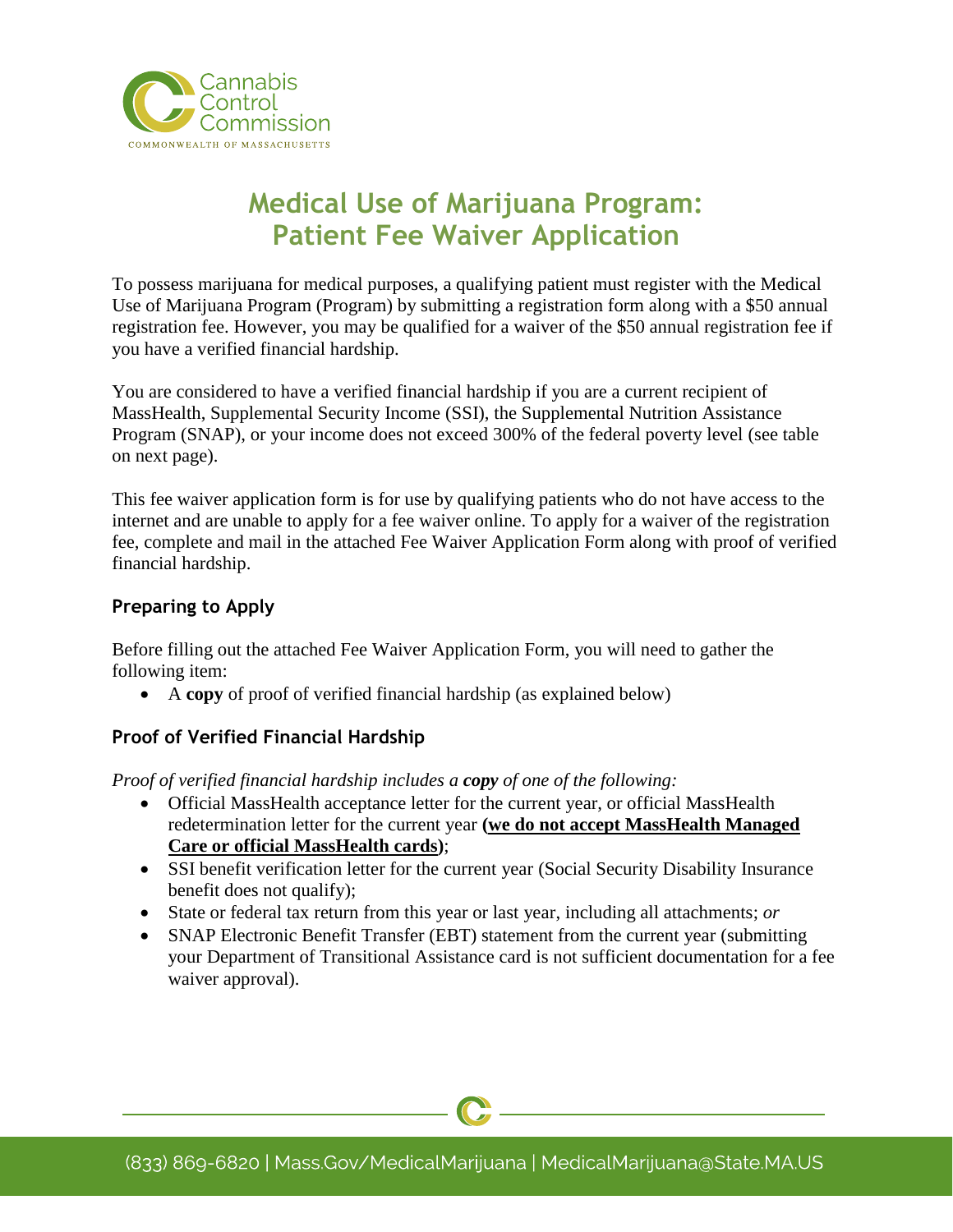#### **300% of Federal Poverty Level**

| <b>Family Size</b>     | <b>Annual Income</b> |
|------------------------|----------------------|
|                        | \$37,470             |
| 2                      | \$50,730             |
| 3                      | \$63,990             |
|                        | \$77,250             |
| 5                      | \$90,510             |
| 6                      | \$103,770            |
|                        | \$117,030            |
| 8                      | \$130,290            |
| <b>Each Additional</b> | \$13,260             |

*From the U.S. Department of Health & Human Services 2019 Poverty Guidelines*

#### **Application Process**

Complete all required sections of the Fee Waiver Application Form neatly and accurately. If you make a mistake on the form, please complete a new form.

#### **Incomplete applications or applications that are not signed and dated, or are not readable, will not be processed and will be returned to the applicant.**

#### **Submitting Your Fee Waiver Application Form**

Mail your:

- Completed Fee Waiver Application form; *and*
- Copy of proof of verified financial hardship

#### To:

#### **Cannabis Control Commission Medical Use of Marijuana Program 101 Federal Street, 13th Floor Boston, MA 02110**

Once your application has been received and processed by the Program, you will be contacted regarding the status of your fee waiver application. If an email address was provided, you will receive a notification regarding the status of your fee waiver application via email.

If your application for a fee waiver is not approved, you will need to submit a \$50 registration fee to become registered with the Program.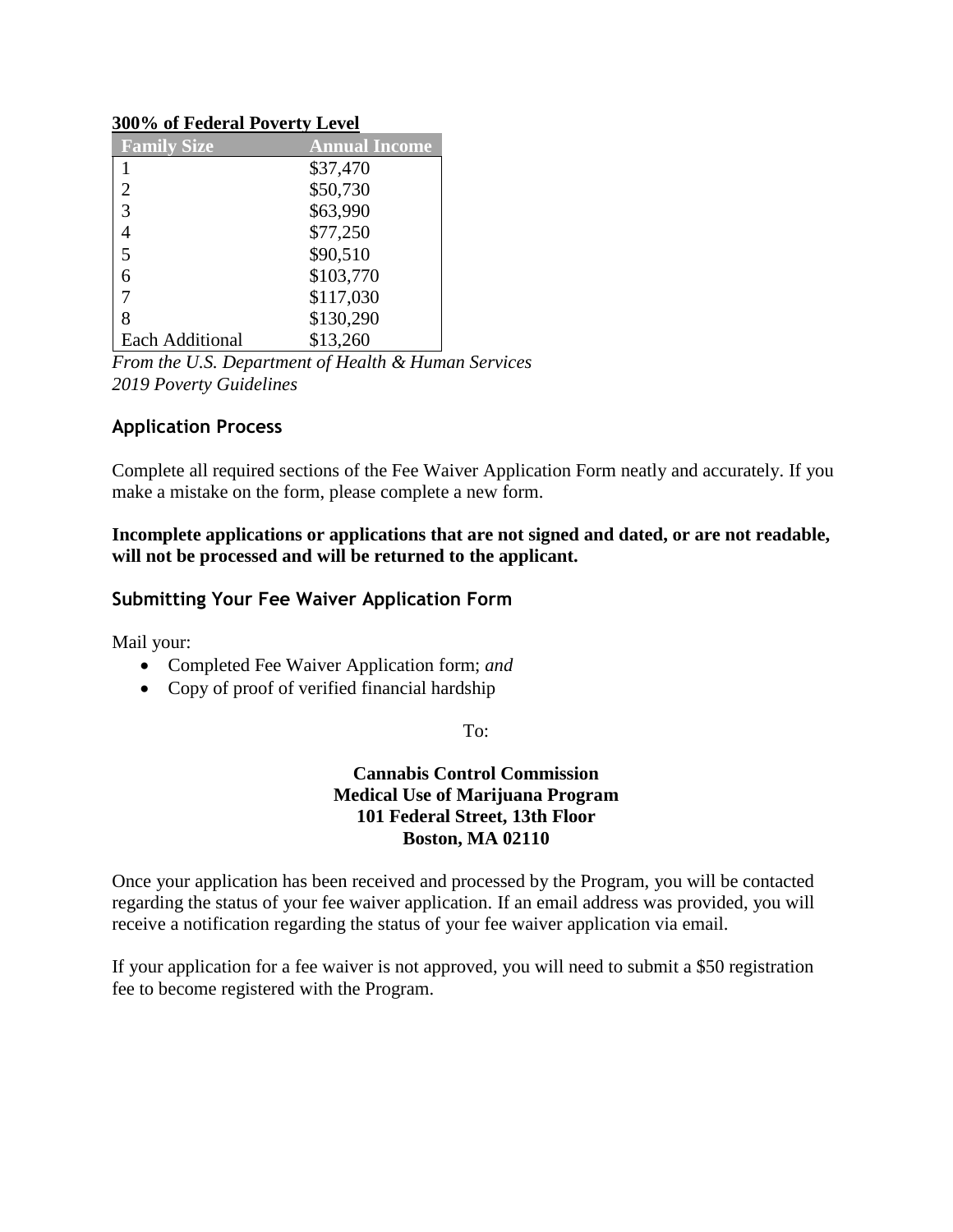# **Registration Renewals**

Fee waivers expire annually. You may re-apply for a fee waiver, on an annual basis, up to 60 days before the date that your fee waiver expires by following the instructions outlined above.

# **Questions**

Should you have questions about the fee waiver application process, please contact the Program at 833-869-6820.